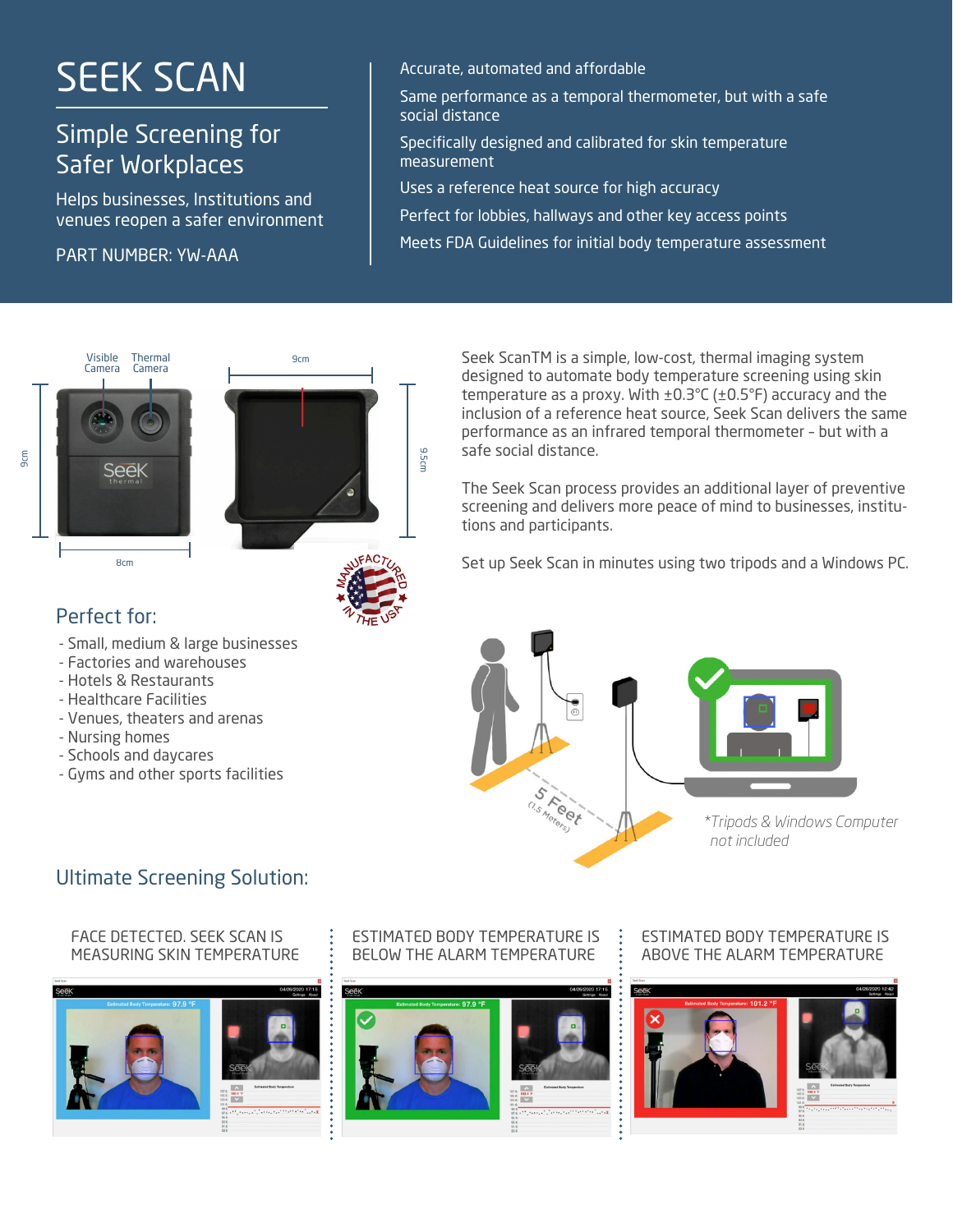## Key Features

#### Designed and calibrated for skin temperature

Unlike typical industrial thermal cameras, Seek Scan measurement and also includes a fixed heat source that maximizes accuracy. See Scan was thermal cameras, Seek Scan was seek Scan was seek Scan was seek Scan was seek developed for precise skin temperature measurement and also was developed for precise skin temperature

## Enables social distancing

Delivers the same performance as a temporal thermometer - but with a safe social distance. but with a safety

#### Affordable Affordable

Affordable thermal screening system that meets FDA Affordable thermal screening system that meets FDA guidelines for initial body temperature assessment during Covid-19 Public Health Emergency the Covid-19 Public Health Emergency.

#### Fast, automated screening

pass/fail alert. In seconds, the system automatically detects a face, finds the most reliable spot to measure and displays a

## Proven technology

Thermal imaging has been used globally for years as  $\frac{1}{2}$  as a behing the maging to measure for  $\frac{1}{2}$ a fast, non-invasive way to measure temperature a fast, non-invasive way to measure temperature.

#### Easy to install & easy to use Easy to install & easy to use

Start scanning in minutes using two tripods and a Start scanning in minutes using two tripods and a Windows PC. No special equipment or training required.



## Skin Temperature vs. Body Temperature

**SKIN TEMPERATURE VS BODY TEMPERATURE**

Seek Scan measures skin temperature as a proxy for body temperature.

**Seek Scan measures skin temperature as a proxy for body temperature.** Here are a few things to know about skin temperature measurement: Here are a few things to know about skin temperature measurement:

- Skin temperature is typically a few degrees less than body temperature. Similar to an infrared temperature is the state of the state of the state of the state of the state of the state of the state of the state of the stat thermometer, Seek Scan uses skin temperature to provide an estimated body temperature. an<br>kir<br>nei Skin temperature is typically a few degrees less than body temperature. Similar to an infrared temporal
- eek Scan is prograr<br>ccuracy.  $\mathsf{G}\mathsf{C}$  is programed to measure the most reliable parts of the face to produce the face to produce the best Seek Scan is programed to measure the most reliable parts of the face to produce the best results with high accuracy.
- A person's skin temperature may vary based on a variety of circumstances such as ambient and eyewear. For this reason, Seek Scan is intended for indoor use only and in environmentally controlled rooms. temperature, sweat and executive intended for the case  $\omega$  is in this reason, Seek Scan is induced for individual .<br>Pe<br>nd A person's skin temperature may vary based on a variety of circumstances such as ambient temperature, sweat
- istance is critical to performance. We recomm<br>leasured from the exact same distance and w measured from the exact same distance and while positioning the subject next to the heat source. Distance is critical to performance. We recommend marking the floor with tape or decals to ensure all subjects are

As the #1 supplier of thermal sensors to the Public Safety market and one of the largest suppliers of all commercial thermal sensors globally, we have built hundreds of thousands of thermal cameras used worldwide.